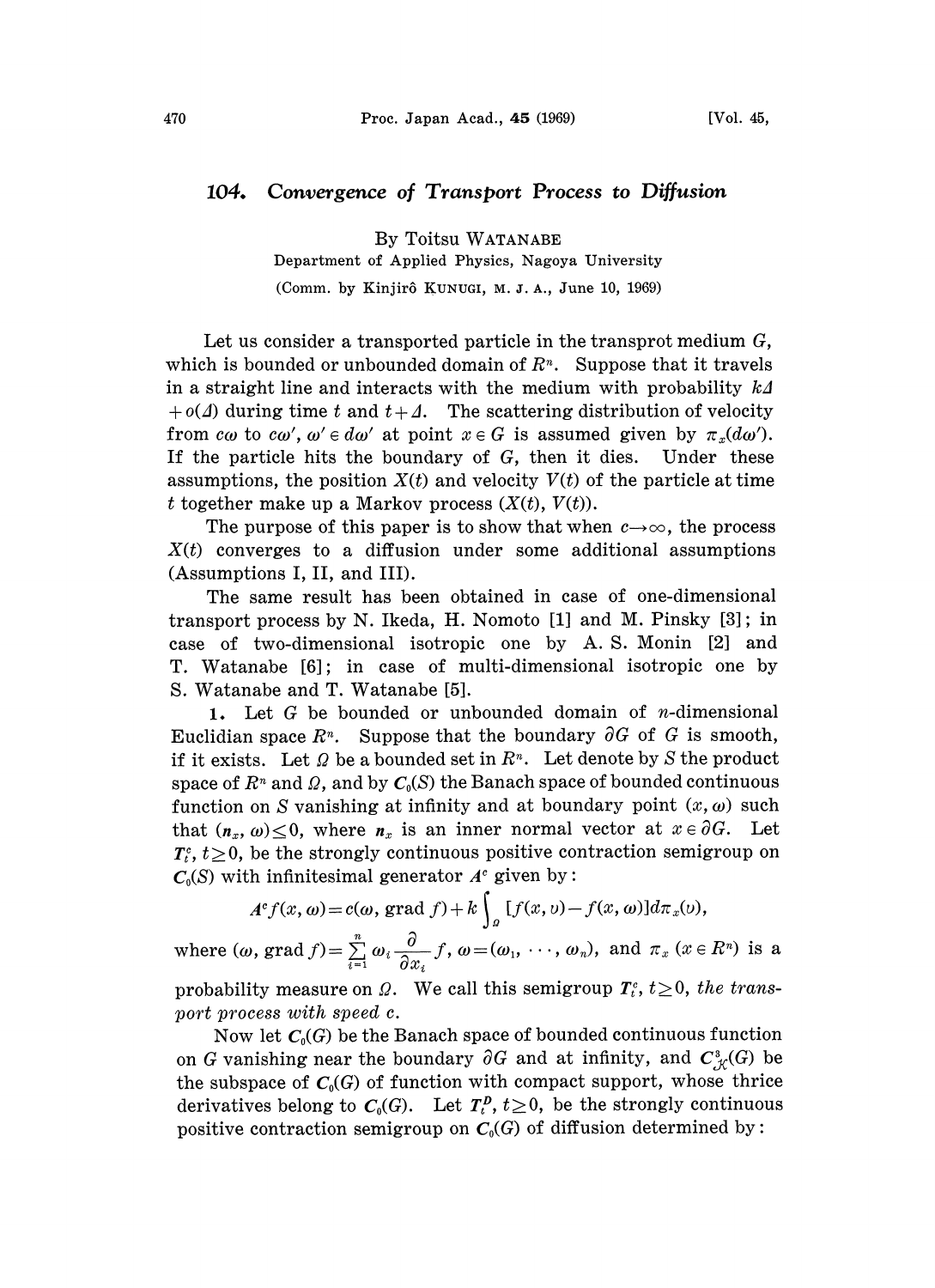No. 6] Convergence of Transport Process to Diffusion 471

$$
\boldsymbol{DF}(x) = \sum_{1 \leq i,j \leq n} a_{ij}(x) \frac{\partial^2}{\partial x_i \partial x_j} \boldsymbol{F}(x) + \sum_{i=1}^n b_i(x) \frac{\partial}{\partial x_i} \boldsymbol{F}(x).
$$

We shall always assume the following:

 $(1)$   $c^2/k = d^2$  (constant)

(II) 
$$
D(C_{\mathcal{K}}^3(G)) = \{U = DF : F \in C_{\mathcal{K}}^3(G)\} \text{ is dense in } C_0(G)
$$
  
(III) 
$$
s - \lim_{h \to 0} \int_a \frac{[F(x + h\omega) - F(x)]}{h^2} d\pi_x(\omega) = \frac{1}{d^2} DF(x)
$$

for every  $F \in C^3_{\mathcal{K}}(G)$ .

Then we have

Theorem. For every  $F \in C_0(G)$ ,

 $T_t^c F(x, \omega) \rightarrow T_t^D F(x)$  uniformly in  $(x, \omega)$ , as  $c \rightarrow \infty$ .\*

To prove the theorem, we prepare a following lemma mentioned in [4].

**Lemma.** Let X and  $X_n$ ,  $n=1, 2, \dots$ , be Banach spaces and  $P_n: X$  $\rightarrow X_n$  be linear maps such that  $||P_n|| \leq 1$  and  $\lim ||P_n f|| = ||f||$  for every  $f \in X$ . Let  $T(t)$  and  $T_n(t)$ ,  $t \geq 0$ , be strongly continuous positive contraction semigroups on X with infinitesimal generator A and on  $X_n$ with  $A_n$ ,  $n=1, 2, \cdots$ , respectively. Suppose that there exists a dense subset M of X such that  $\|\mathbf{P}_n A f - A_n \mathbf{P}_n f\| \to 0$  for any  $f \in M$  as  $n \to \infty$ and  $A(M) = \{g : g = Af, f \in M\}$  is dense in X. Then for every  $f \in X$ ,  $||P_nT(t)f-T_n(t)P_nf||\rightarrow 0$  as  $n\rightarrow\infty$ .

**Proof of Theorem.** For  $F \in C_0(G)$ , define  $(P^c F)(x, \omega) = F\left(x + \frac{d}{\sqrt{L}}\omega\right)$ 

 $\left(=0, \text{ if }\left(x+\frac{d}{\sqrt{k}}\omega\right)\notin G\right)$ . Then it follows from Assumptions I, II, and III that, for  $F \in C^3_{\mathcal{K}}(G)$ ,

$$
A^{c}(\boldsymbol{P}^{c}\boldsymbol{F})(x,\,\omega) = c(\omega,\,\text{grad}\,\boldsymbol{P}^{c}\boldsymbol{F}) + k \int_{a} \left[ (\boldsymbol{P}^{c}\boldsymbol{F})(x,\,\omega) - (\boldsymbol{P}^{c}\boldsymbol{F})(x,\,\omega) \right] d\pi_{x}(\omega)
$$
  
\n
$$
= \left[ c(\omega,\,\text{grad}\,\boldsymbol{F}) \left( x + \frac{d}{\sqrt{k}} \omega \right) - \sqrt{k} \frac{\left[ \boldsymbol{F} \left( x + \frac{d}{\sqrt{k}} \omega \right) - \boldsymbol{F}(x) \right] + \int_{a} \frac{\left[ \boldsymbol{F} \left( x + \frac{d}{\sqrt{k}} \omega \right) - \boldsymbol{F}(x) \right]}{(1/k)} d\pi_{x}(\omega)
$$
  
\n
$$
\rightarrow \boldsymbol{D}\boldsymbol{F}(x) \text{ uniformly in } (x,\,\omega) \text{ as } c \rightarrow \infty.
$$

On the other hand, by Assumption II,

$$
|\left(\boldsymbol{P}^{\circ}\boldsymbol{D}F\right)(x,\,\omega)-\boldsymbol{D}F(x)|=\left|\left(\boldsymbol{D}F\right)\left(x+\frac{d}{\sqrt{k}}\omega\right)-\boldsymbol{D}F(x)\right|\rightarrow 0
$$

uniformly in  $(x, \omega)$  as  $c \rightarrow \infty$ .

Hence, for  $F \in C^3_{K}(G)$ ,  $||A^cP^cF - P^cDF|| \rightarrow 0$  as  $c \rightarrow \infty$ .

<sup>\*)</sup> We also consider F as a function of  $(x, \omega)$  by putting  $F(x, \omega) = F(x)$ .